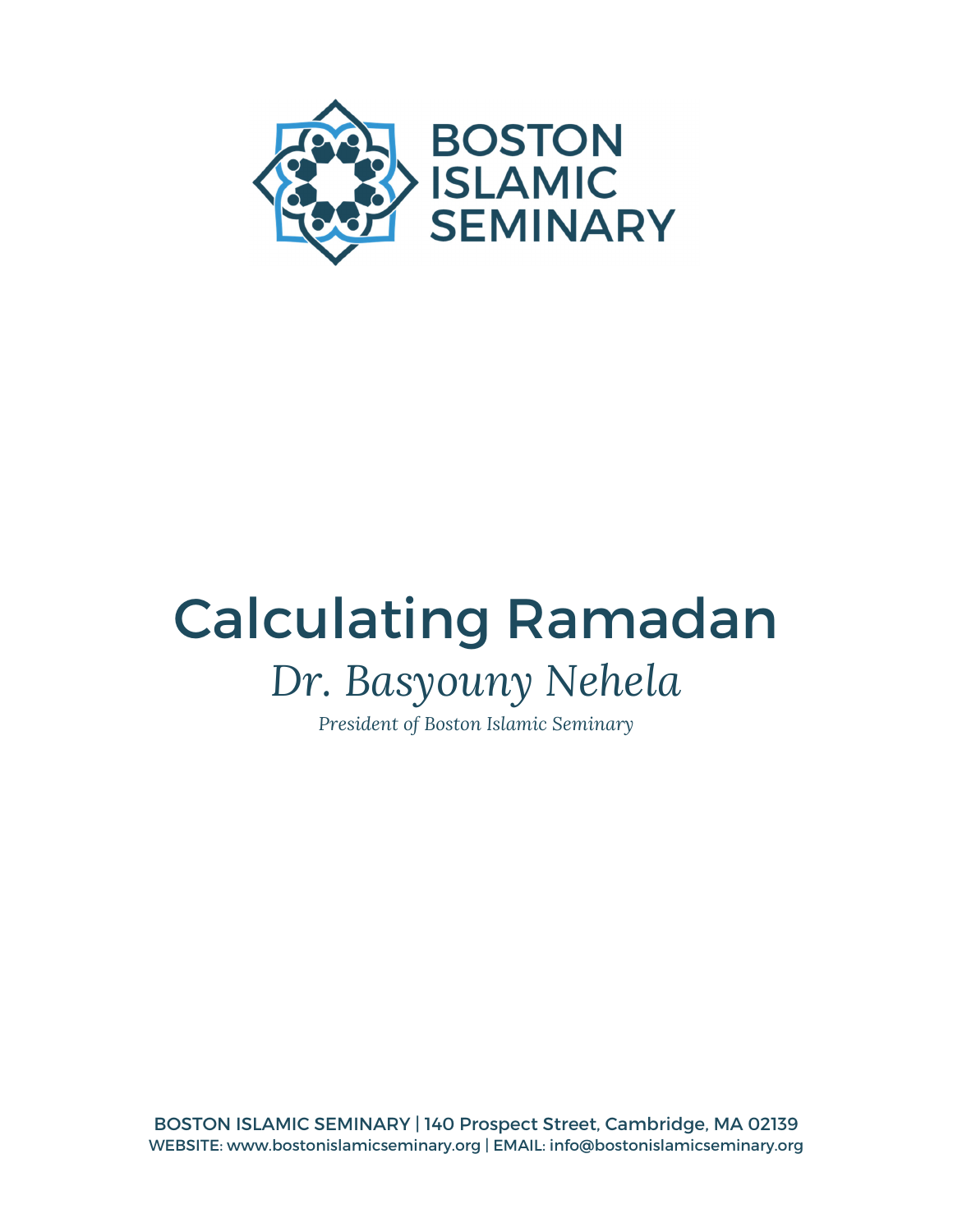**(Fast when you see the moon, and break fast when you see the moon) (Al-Bukhari and Muslim).** 

 **(صوموا لرؤيته وأفطروا لرؤيته)**

*This is an Islamic jurisprudential (fiqh) reasoning which support the adoption of astronomical calculations in determining the start dates of the month of Ramadan as a valid and suitable Islamic methodology for the Muslims today)***.**

> *Dr. Basyouny Nehela President of Boston Islamic Seminary*

*First,* Allah (swt) makes Al-Ahila (Lunar phases) as a tool for Muslims to determine most of the dates of Religious occasions as indicated in Surat (2:189 (Al-Baqara). And this is considered as an undeniable principle, no one can decide Hajj or Ramadan based on the Gregorian calendar for example or any other calendar.

**Second,** Allah (swt) has created the Moon, the Sun, the days and nights in order for us to learn the number of years and the accounting of time, as Allah (swt) says in Surat (17:12 (Al-Isra) and in Surat (36:37-41 (Yassin).

*Third*, the same Hadith our scholars had used to support the moon sighting by visual observation can also be used to support the usage of astronomical calculations. For our Prophet (pbuh) was given (Jawame' Al-Kalem,) multiple meanings conveyed by the same word. When he (pbuh) says in the meaning of "...fast to its Ru'eyatihe...", (Al-Bukhari and Muslim). our scholars understood "Ru'eyatihe" to mean "physically visualize", which is one of the most widely interpreted meanings of "Ru'eyatihe". That is also the way the Prophet (pbuh) had practiced it along with his companions and the Arabs during his time. For that was the only means they had to evaluate the phases of the Hilal (moon). However, in the Arabic language, "Ru'eyatihe" can also mean to express an opinion, decision, or thought. This is why for example, in Arabic the words "ra'ey" or "Ru'eya" mean opinion or perspective. Based on this, I believe the Prophet (pbuh) had purposefully kept the door open for future generations of scholars to interpret such a word accordingly. Consequently, I firmly believe that the usage of astronomical and scientific calculations is a method that can be superimposed to coincide with the meaning of "Ru'eyatihe". Had our Prophet (pbuh) used different words that carried specific meaning towards "to physically visualize", such as "basara" or "nathara", then there would be no doubt as to the means to use in such sightings. Additionally, when considering the usage of the root word of "Ru'eyatihe" in the Quran, we find such words as "Ra'a" to mean "contemplating", "thinking", "pondering". This is unlike the usage of "nathara" or "basara" which confer the meaning of physically sighting a subject. An example of this difference can be found in Surat (Yunes) 10:43).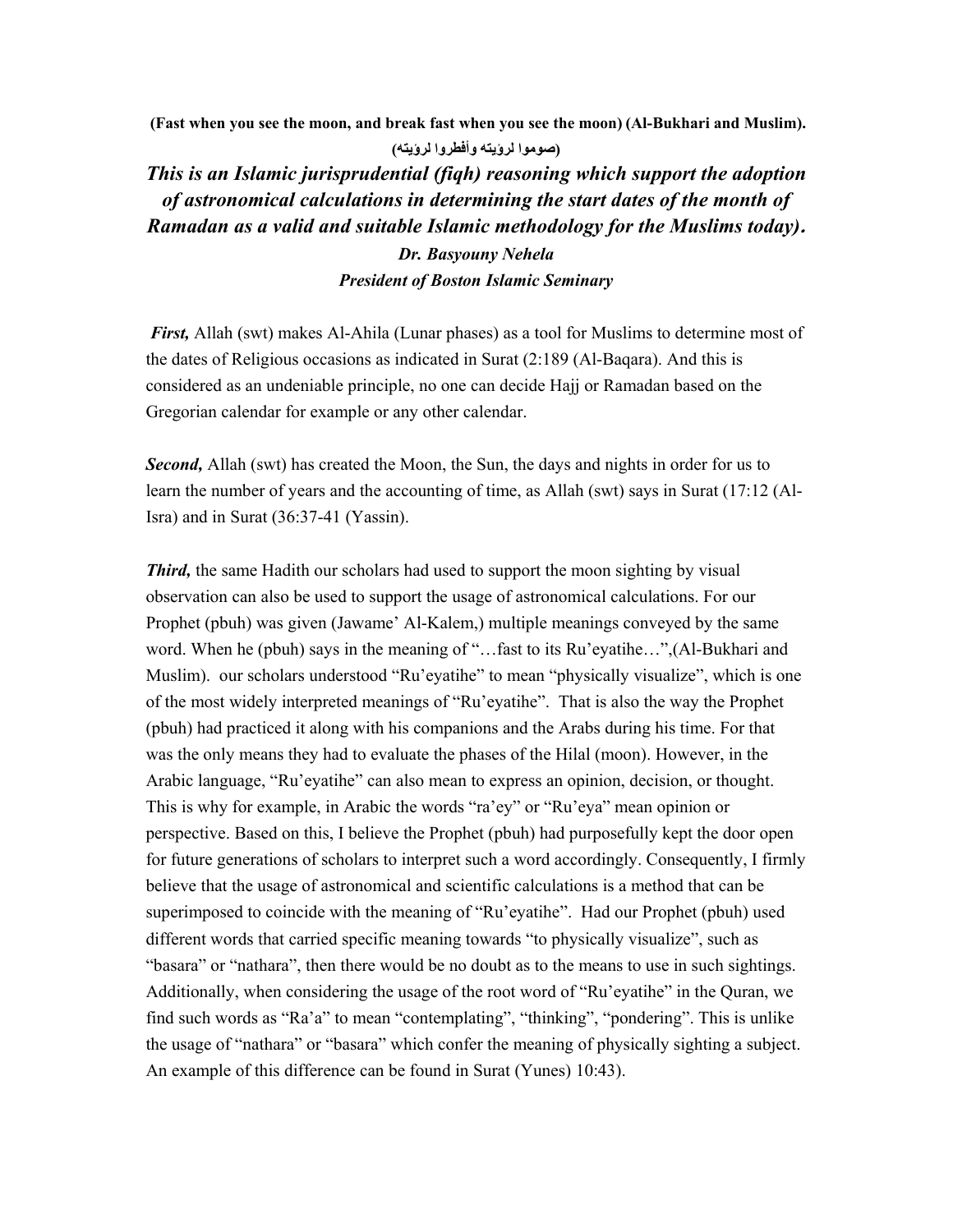*Fourth*, Our Prophet (pbuh) was sent as a mercy to all mankind. It would have been a hardship on people during his time to use calculations as most of them were illiterate and least of all able to read or to write or to calculate. He thus used the least common method for people to arrive at such a determination for estimating the moon phases. At the same time, he did not discourage those with the ability to use calculations to deduce the same conclusions. That is why he (pbuh) had said in the meaning of "we are a people that neither write nor calculate"; this was of course concerning the people of his era. However, the state of his Ummah (pbuh) has changed since then. We have today many knowledgeable Muslim scholars, the majority of whom are very proficient in all aspects of science. It would not be fair to ask of those scholars and generations to ignore their acquired and accurate knowledge and to instead use inaccurate methods in determining the start dates of the lunar calendar. I believe this is why previous scholars such as Asubki, Al-Qadi Abu Tayeb from Shafi'e and Abu Al-Abbas Ibn Surayj had said: "If someone knows thru calculations the start date of Ramadan, then they must begin their fast based on those calculations".

*Fifth,* The Arabs before Islam used to depend on the local moon sighting as the only available means to determine the start of the months. But unfortunately, such determinations were mostly accommodating to their personal self-interests. For example, they made up a change in the Sacred Month of Muharram, delaying it to the month of Safar! And as a result of this violation of the divine law they caused a big confusion. More details about this event can be found in Surah (Tawbah 9:37). However, our Prophet (pbuh) had not passed away before clarifying the genuine order of the lunar months as created by Allah (swt). He (pbuh) had highlighted the existence of this order while performing his last hajj by saying: "The partition of time has turned to its original form which existed when Allah first created the heavens and the earth. The year is of twelve months, out of which four are sacred". (Al-Bukhari).

From these events, we can understand the following:

- Different agendas and personal motivations can influence such decisions and determinations when people are allowed to use their own subjective sighting, as it happened during the Arab time before Islam and as it sometimes happens unfortunately in some Muslim countries today.
- We have to have a sound reference to validate the accuracy and the cyclic variability of the lunar months. Our prophet (pbuh) was this reference during his time and delivered the godly confirmation regarding the validity of the lunar months in his last hajj. And that was sufficient for the people who were not able to calculate at that time. Today, who will confirm the accuracy of our Islamic months? Will it be those who are using unfamiliar and inaccurate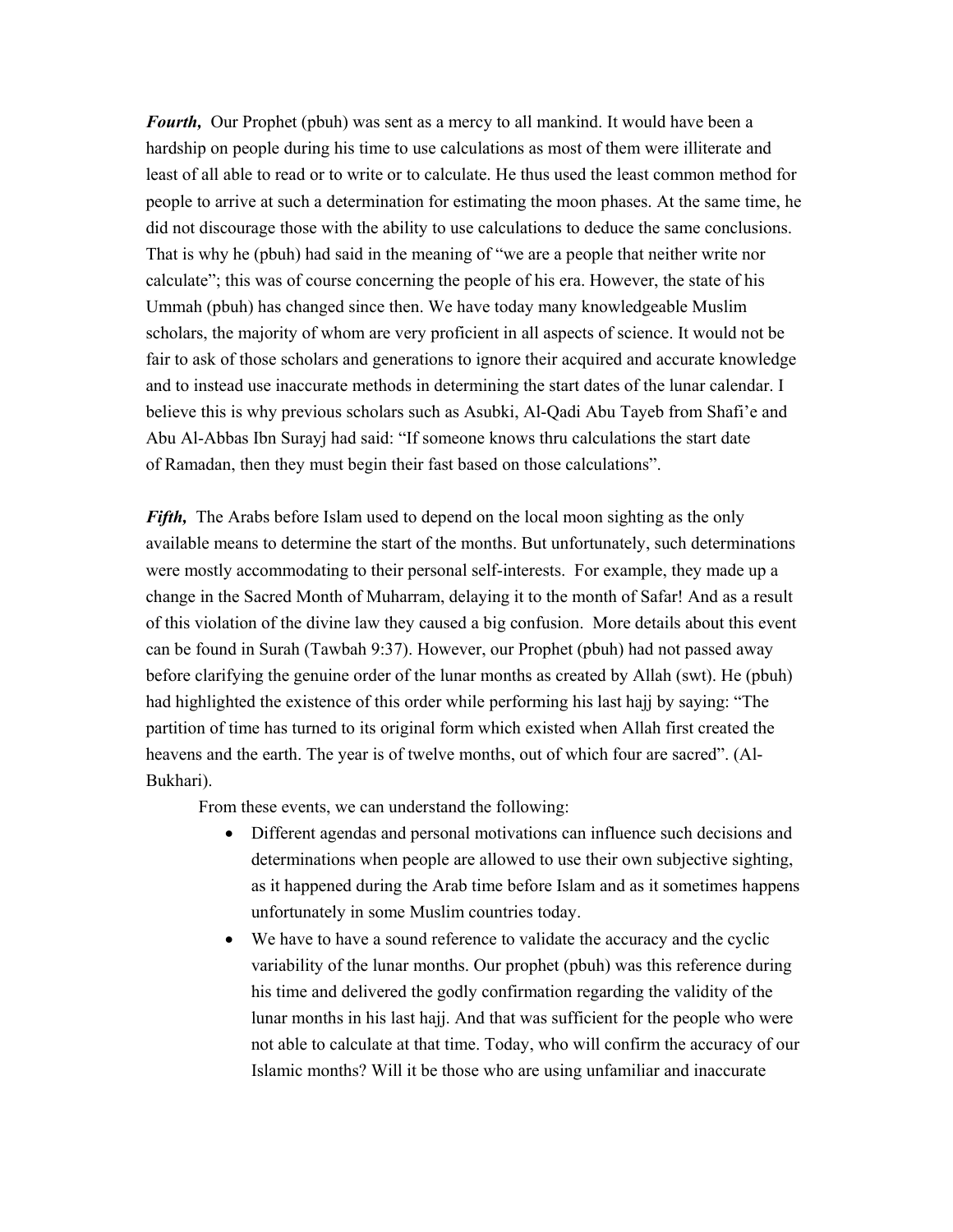methods in determining the start dates of the lunar calendar or political leaders who may have self-interested motives?

- Therefore, the only fair and unequivocal way should be that which is based on an agreed upon and verifiable knowledge that Allah (swt) has bestowed upon and allowed people to discover: knowledge and accuracy which any scholar can confirm.
- It is my firm belief and sincere conviction, based on the declaration of our Prophet (pbuh) concerning the real Islamic calendar in his last Hajj, that he (pbuh) was the first one to establish the science of astronomical calculations in determining the start dates of the lunar months.

*Finally*, the usage of the astronomical calculations in determining the lunar months is not a new approach in our Islamic Fiqh, but rather it has been established by our great scholars such as Mtraf, Abdullah ibn As-Shakheer from Al Tabee'n (the righteous successors) Imam As-Subki, a great Shafi`i scholar, Sheikh Rashid Rida, a great interpreter of the Quran, the famous hadith scholar Sheikh Ahmad Shakir, and the former Imam of Alazhar Mostafa alzarqa. All of these great scholars understood and explained the Hadith: "Fast when you see the moon, and when it is cloudy, then complete the month of Sha`ban for thirty days", (Al-Bukhari and Muslim). and in another narration he (pbuh) said: "Estimate it". This last Hadith addresses two kinds of people: for a layman who has no knowledge of calculations, he should either sight the moon or complete Sha`ban for thirty days, while for other knowledgeable people they should use their experience with calculation to determine the start of the month.

Based on the above reasons and facts, I fully agree with and support the Fatwa of the Fiqh Council of North America and of the European Council in determining the start dates of Ramadan and Eid. And I sincerely encourage that this Fatwa be adopted by all contemporary Muslims, leaders, organizations, and individuals.

## *More reasons and benefits for the Muslim community in the US regarding this Fatwa*

 Ease and mercy are the basis of the Islamic spirit. Allah says at the end of the verse of fasting the month of Ramadan in Surat Al- Baqarah: "Allah intends for you ease, and He does not want to make things difficult". Our Prophet (pbuh) always chose the easier of any two permissible options. It has become obvious adopting the permissible Fiqh opinion of astronomical calculations for the Islamic dates is easier for the community in order to be able to know in advance the important dates of Ramadan and Eid.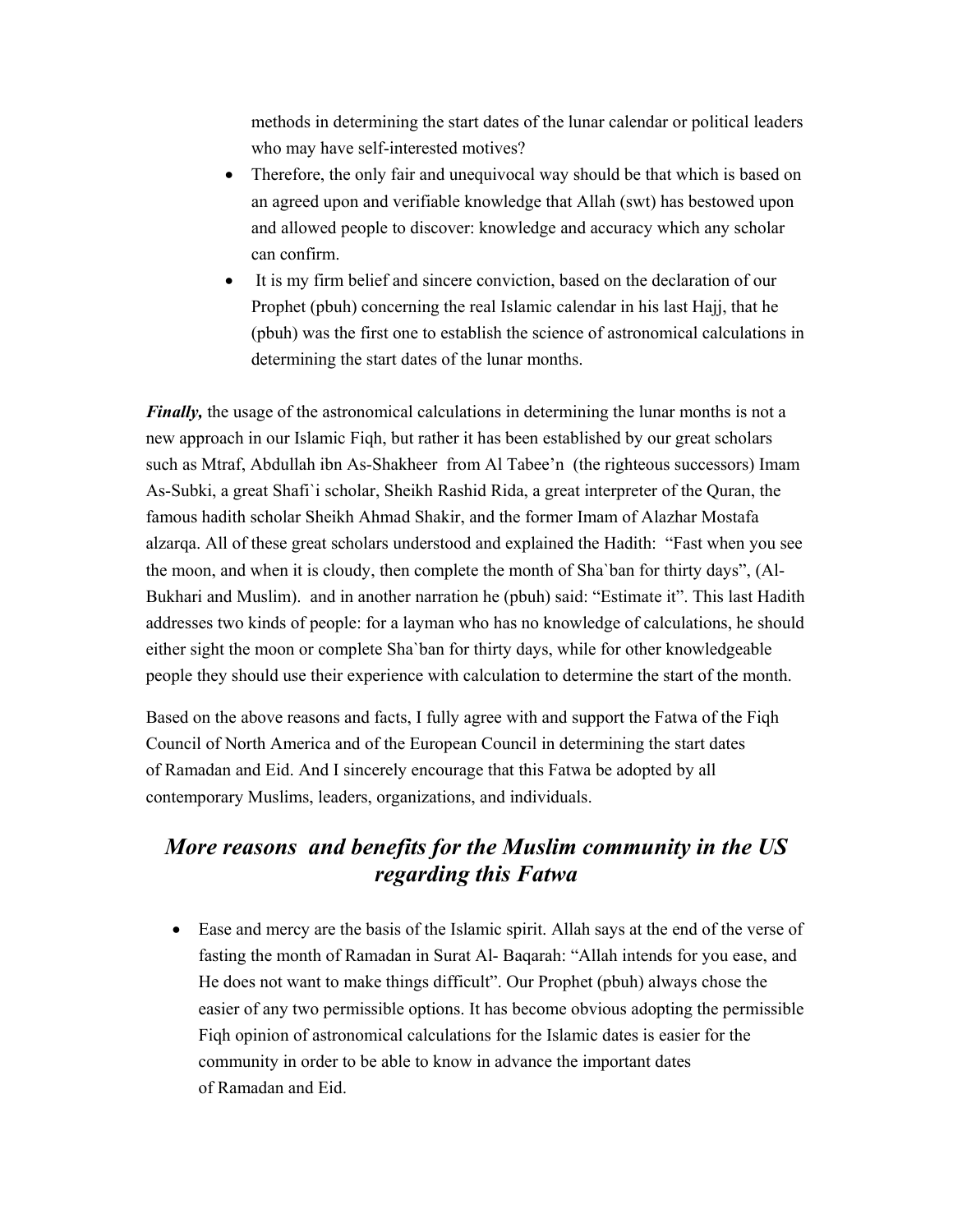- The majority of our respected and renowned Muslim scholars, in addition to the two well known and established Islamic research institutions (the Fiqh Council of North America and the European Council for Fatwa and Research), have concluded that astronomical calculations for the Islamic dates are not against the Sunnah. Rather, they are highly recommended since accurate calculation methods are now available to determine the Islamic dates of Ramadan and the Eid in North America.
- Early announcements of the start dates for Ramadan and both Eids reduce hardship and eliminate confusion that would otherwise manifest itself as witnessed in previous years.
- Early announcements of the start dates for Ramadan and both Eids allow Muslims to have well planned and organized activities, and to appropriately schedule their holidays and time off from work or school.
- Early announcements of the beginning of Ramadan and the Eids will help Muslims of America to become more united and structured in their religious celebrations. This can help us to eventually have our Islamic holidays officially recognized in North America.
- Adopting such an opinion will be a great sign of the flexibility and modernity of our Islamic rules and that can be used for the interest of our community.

## *Sincere advice from the heart: Adopting a Specific Opinion While Working Together Effectively*

While we adopt and promote the method of calculation to determine our Islamic Calendar, we advise ourselves and others with the following recommendations for this process:

- Tolerating differences in Fiqh opinions is one of our most important Islamic ethics.
- Upholding the unity of Muslims takes precedence above and beyond any valid difference of Fiqh opinions. We must therefore recognize and respect the legitimacy of differences on this issue and maintain a sense of brotherhood and unity.
- Divine law ordains that change will require time for acceptance. When people begin to see the new approach more objectively, it will Inshallah be adopted and accepted with full appreciation. The annual prayer schedule that is followed widely by Muslims today – which uses calculation - is a great proof for that.
- Any amount of success in achieving this new approach this year should be accepted and appreciated as a good start. And at the same time, we have to make sincere efforts in educating and preparing our community for greater unity in the years to come Inshallah.